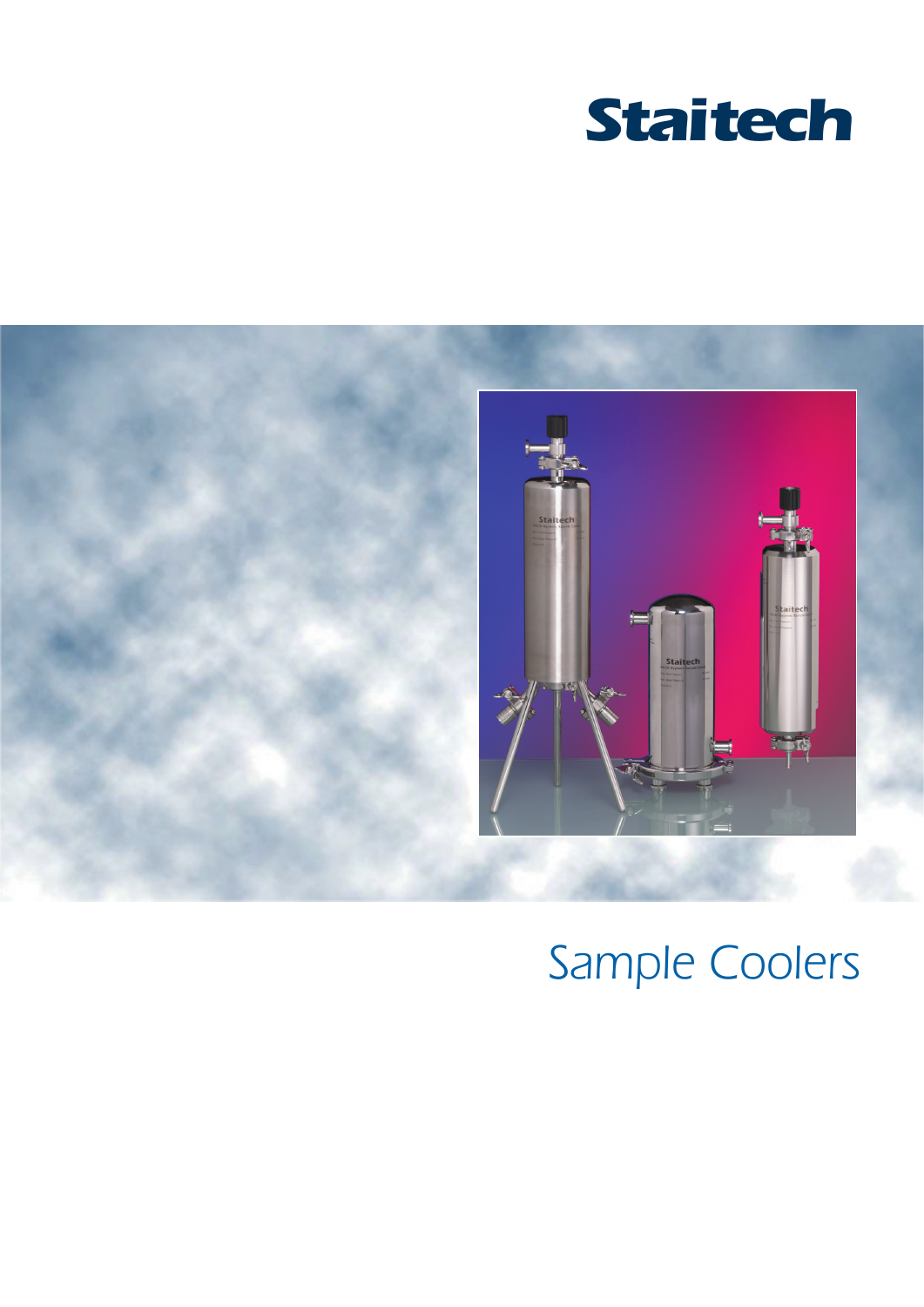# **Sample Coolers**

Staitech's range of sample coolers allow clean steam and high purity water samples to be taken quickly and easily whilst maintaining a sterile testing environment.

The HSC50 and HSC60 units are designed to be mounted at the sampling point, whilst the HSC30 is a free-standing, portable unit. All models can be operated with either mains or chilled water as the cooling medium. Where the quality of the cooling water may cause fouling of the coil, the HSC50 can be easily disassembled to allow cleaning. A wide range of ancillary products are available for use with all models of sample cooler.

#### **Product features:**

- 316/316L stainless steel construction.
- **·** High efficiency.
- Free draining designs.
- Fully sterilisable/autoclavable.

#### **Standards:**

- Where applicable, all sample cooler models comply with ASME BPE criteria.
- All sample cooler models are CE compliant under the SEP category of the PED directive.

#### **Cleaning & packaging:**

▪ All sample coolers are degreased and cleaned after manufacture, capped, sealed in polythene bag and individually boxed.

L

ਬੀ



#### **Sample Cooler Operation**

The medium to be cooled passes through the centre of the coil. Typically, a regulating valve will be used to throttle the sample medium flow. Cooling water is passed through the shell of the unit in an opposing direction to the sample medium in order to ensure optimum efficiency. The heat energy of the sample medium is absorbed by the flowing cooling water, resulting in a drop in the sample temperature.

Where steam is the sample medium, the cooling water will firstly absorb the latent heat content of the steam, condensing it back to water. Further heat transfer as the condensate passes through the coil will reduce its temperature prior to discharge.

All sample cooler models will condense approximately 10 kg/h of steam from 3 barg to 30°C, with 0.1 l/s of cooling water increasing from 20°C to 45°C. Staitech can computer model typical testing conditions for all units upon request.



iñ-

Typical applications

- Steam Sampling
- Point-of-use cooling
- In-line conductivity monitoring
- Cooling of pump seal water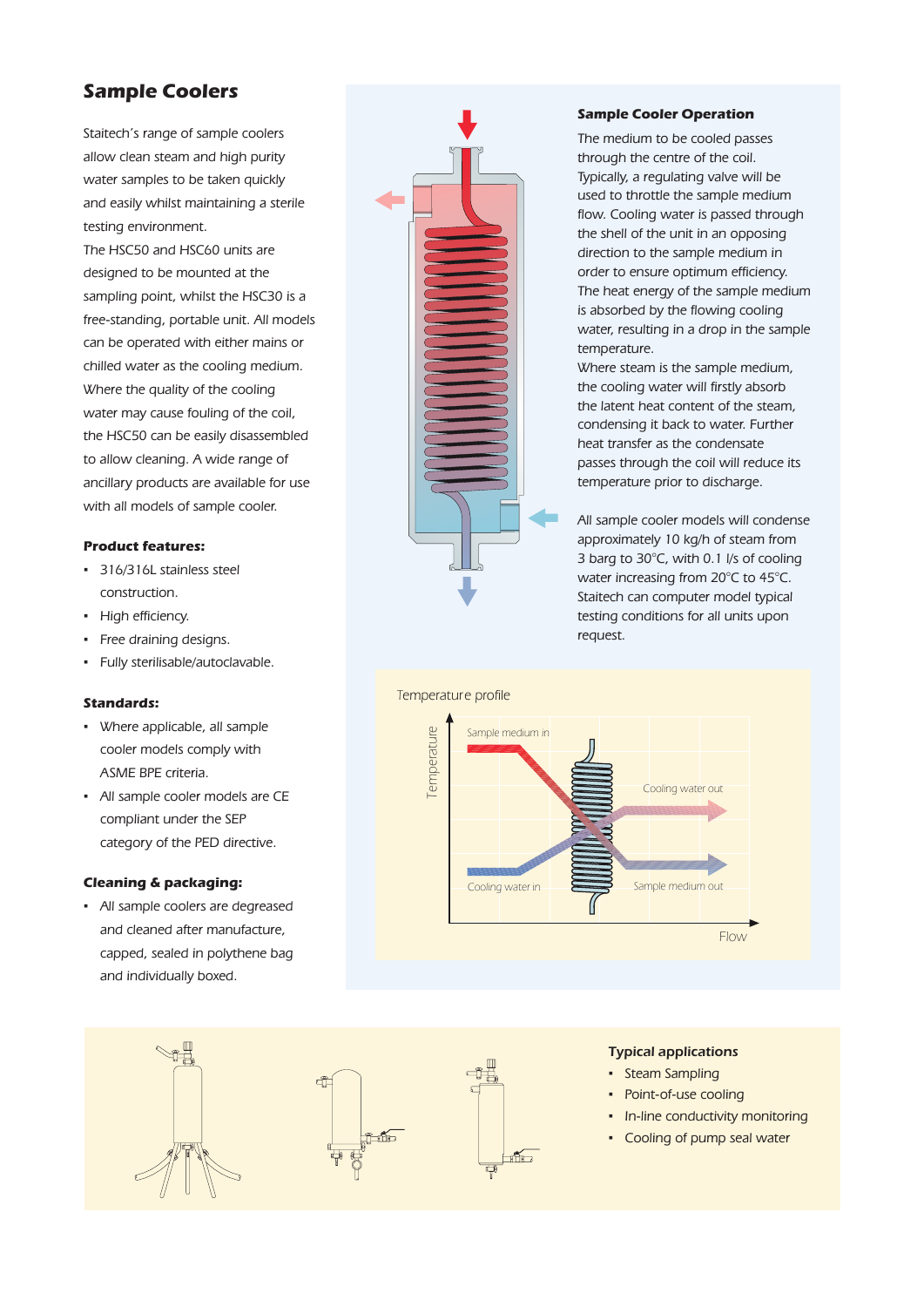

### **HSC30**

The HSC30 is a portable unit designed to allow samples to be taken quickly and safely at any point within a system. Cooling water connections are ASME BPE clamp which enables the unit to be connected easily to a local water supply. The HSC30 is suitable for autoclaving.



#### **Sample cooler accessories**

Staitech offer a comprehensive range of ancillary products for use with all models of sample cooler, including:

- **·** HSV60 steam rated sample valve
- PTFE lined sample hoses (HSC30)
- Cooling water adapter kits (HSC30)
- Steam and water isolation valves
- Hose adapter kits
- Storage case (HSC30)

# **Steam quality testing components**

Where the dryness, superheat or gas content of steam is to be monitored, Staitech also offer testing equipment as outlined in the HTM2010 standard. Further information is available at www.staitech.com.



## **HSC50**

Designed for use in environments where the cooling water supply may lead to fouling of the coil, the HSC50 can be disassembled for cleaning. The orientation of the sample connections also makes the HSC50 suitable for continuous inline cooling applications such as conductivity monitoring in high purity water systems.



# **HSC60**

The HSC60 is intended for permanent mounting. Utilising the same basic coil design as the HSC30 and HSC50 units, the HSC60 is ideal for obtaining samples at both the point of generation, and throughout a distribution system. The HSC60 can be sterilised in-situ, thus ensuring continuity of samples regardless of testing frequency.

| <b>Product specifications</b>                                                                                                                       |
|-----------------------------------------------------------------------------------------------------------------------------------------------------|
| <b>Materials</b>                                                                                                                                    |
| All components - 316/316L stainless steel                                                                                                           |
| <b>Connections</b>                                                                                                                                  |
| Sample connections (all models) - 1/2" ASME BPE clamp                                                                                               |
| Cooling water connections                                                                                                                           |
| HSC30 & HSC50 - 3/4" ASME BPE clamp                                                                                                                 |
| HSC60 - 1/2" BSP, 1/2" NPT or 1/2", 3/4" or 1" ASME BPE clamp                                                                                       |
| <b>Surface finish</b>                                                                                                                               |
| Sample medium connections - maximum 0.4 microns Ra                                                                                                  |
| Coil formed from electropolished tube with an external surface finish of 0.25<br>microns Ra. Fully electropolished units are available upon request |
| External body                                                                                                                                       |
| HSC30, HSC50 & HSC60 - satin polish                                                                                                                 |
| <b>Operating conditions</b>                                                                                                                         |
| Coil - 10 barg @185°C                                                                                                                               |
| Shell - 10 barg @100°C                                                                                                                              |
| Heat transfer duty - all models                                                                                                                     |
| Heat transfer area - 0.08m <sup>2</sup>                                                                                                             |
| Tube volume - 160ml                                                                                                                                 |
| <b>Options</b>                                                                                                                                      |
| HSC30 - Extended legs with floor pads                                                                                                               |
| HSC60 - Wall mounting kit, Alloy 600 coil                                                                                                           |
| Certification                                                                                                                                       |
| Material certification available covering all wetted parts                                                                                          |